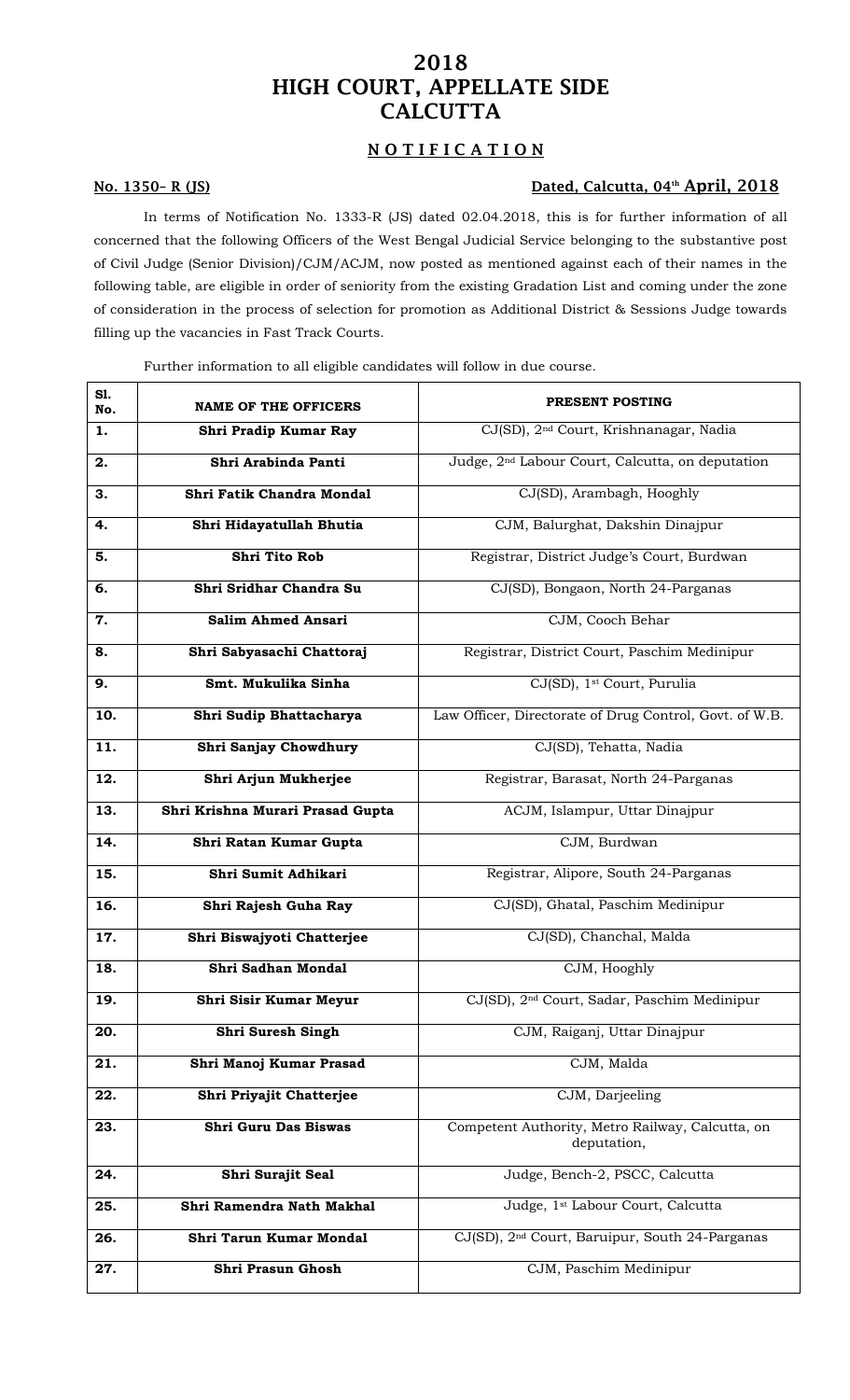| 28. | Shri Debasis Chowdhury                   | CJ(SD), Diamond Harbour, South 24-Parganas                     |
|-----|------------------------------------------|----------------------------------------------------------------|
| 29. | Shri Prakash Chandra Barman              | CJM, Suri, Birbhum                                             |
| 30. | Smt. Kumkum Chattopadhyay                | CJM, Purulia                                                   |
| 31. | Shri Nirupam Kar                         | CJM, Tamluk, Purba Medinipur                                   |
| 32. | Smt. Bipasha Mandol (Das)                | Dy. A.G.O.T. Govt. of W.B.                                     |
| 33. | Abu Helal Manjurur Rahaman               | CJ(SD), Ranaghat, Nadia                                        |
| 34. | Shri Debanjan Ghosh                      | Deputy Registrar, WB Human Rights Commission, on<br>deputation |
| 35. | Shri Sarad Kumar Chettri                 | CJ(SD), Jangipur, Murshidabad                                  |
| 36. | Smt. Soma Chakraborty                    | Deputy Registrar, West Bengal Taxation Tribunal                |
| 37. | Shri Ananta Kumar Bardhan                | CJ(SD), 5 <sup>th</sup> Court, Alipore, South 24-Parganas      |
| 38. | Shri Pradip Kumar Gangopadhyay           | CJM, Alipore, South 24-Parganas                                |
| 39. | Shri Ananta Kumar Singha Mahapatra       | CJM, Bankura                                                   |
| 40. | Smt. Mandakranta Saha                    | CJ(SD), 2 <sup>nd</sup> Additional Court, Burdwan              |
| 41. | Smt. Suparna Bandyopahyay<br>(nee Ghosh) | Secretary, DLSA, Purba Medinipur                               |
| 42. | Shri Arup Roy                            | CJM, Nadia                                                     |
| 43. | Smt. Arpita Ghosh                        | CJ(SD), Haldia, Purba Medinipur                                |
| 44. | Shri Bikash Lama                         | ACJM, Tehatta, Nadia                                           |
| 45. | Karim Ur Reza                            | Senior Municipal Magistrate, Calcutta                          |
| 46. | Shri Sandip Karmakar                     | CJM, Barasat, North 24-Parganas                                |
| 47. | Shri Indranil Chatterjee                 | CJ(SD), Alipurduar, Jalpaiguri                                 |
| 48. | <b>Smt. Ratna Roy</b>                    | CJ(SD), Serampore, Hooghly                                     |
| 49. | Shri Sandip Chakrabarti                  | ACJM, Asansol, Burdwan                                         |
| 50. | Shri Soumendra Nath Roy                  | Secretary, DLSA, Balurghat, Dakshin Dinajpur                   |
| 51. | Shri Lilamoy Mondal                      | CJ(SD), Sealdah, South 24-Parganas                             |
| 52. | Shri Sourav Bhattacharya                 | Jt. Registrar, O.S., High Court, Calcutta                      |
| 53. | Shri Anan Chattopadhyay                  | Registrar, City Civil Court, Calcutta                          |
| 54. | Shri Asish Gupta                         | Secretary, DLSA, Raiganj, Uttar Dinajpur                       |
| 55. | Smt. Leena Goldar                        | ACJM, Ghatal, Paschim Medinipur                                |
| 56. | Sushmita Mukerji                         | ACJM, Kandi, Murshidabad                                       |
| 57. | Smt. Dipa Shyam Ray                      | CJ(SD), 1 <sup>st</sup> Court, Asansol, Burdwan                |
| 58. | Smt. Anindita Ganguli                    | CJ(SD), 2 <sup>nd</sup> Court, Rampurhat, Birbhum              |
| 59. | Smt. Barnali Das Gupta                   | Secretary, DLSA, Birbhum                                       |
| 60. | Shri Abhijit Ghosh                       | ACJM, Alipore, South 24-Parganas                               |

All the above eligible Judicial Officers are directed to send 3 sets of their contested judgements, each containing 10 judgements (5 Civil and 5 Criminal), preferably of recent time (if not available, the judgements delivered during previous postings may be sent) through the District Judge concerned, addressing the office of the undersigned so as to reach this Hon'ble Court **by 30.04.2018, positively**.

For further information, if any, make a call at (033) 2254-8065, 2243-6080 on all working days between 11-00 a.m. to 4-30 p.m.

**By Order,**  $Sd/$ **Registrar (Judicial Service)** Hi**gh Court, Appellate Side**